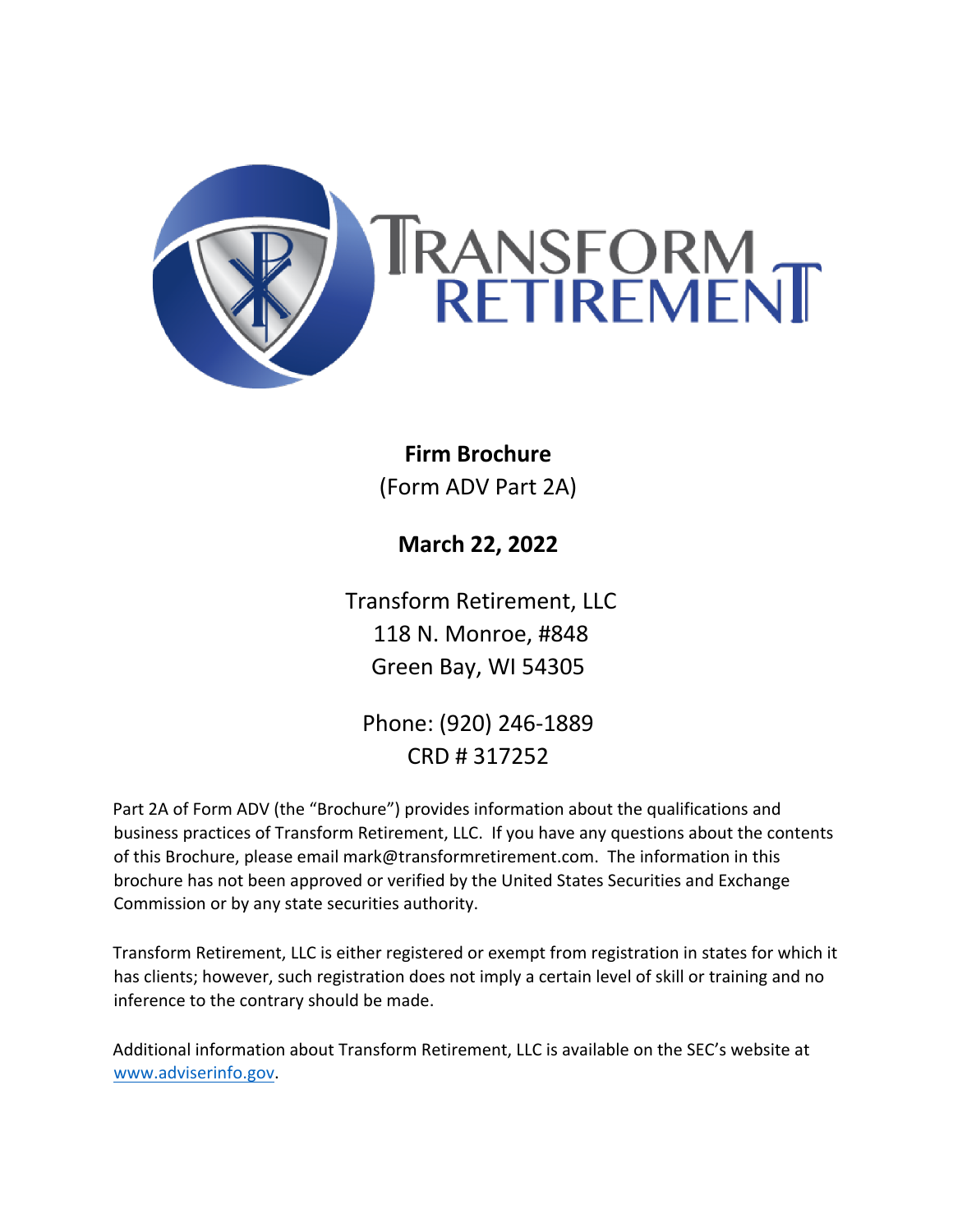# Item 2: Material Changes

Item 1: Updated phone number for firm.

# Item 3: Table of Contents

| Item 11: Code of Ethics, Participation or Interest in Client Transactions and Personal Trading.9 |
|--------------------------------------------------------------------------------------------------|
|                                                                                                  |
|                                                                                                  |
|                                                                                                  |
|                                                                                                  |
|                                                                                                  |
|                                                                                                  |
|                                                                                                  |
|                                                                                                  |
|                                                                                                  |
|                                                                                                  |
|                                                                                                  |
|                                                                                                  |
|                                                                                                  |
|                                                                                                  |
|                                                                                                  |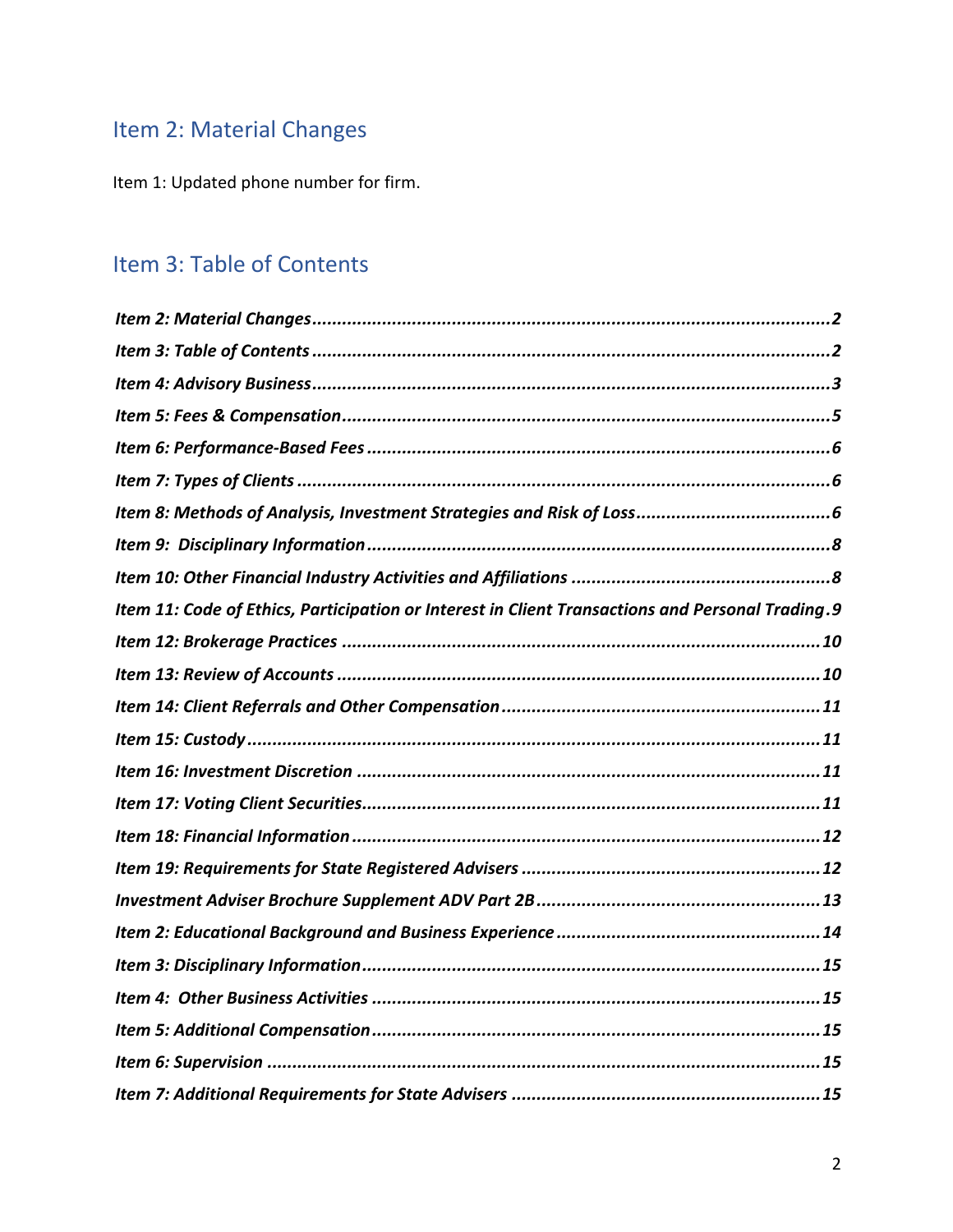### Item 4: Advisory Business

Transform Retirement is a privately owned limited liability corporation founded in 2021 to help individuals succeed in and through retirement through aligning their financial goals with biblical principles. Transform Retirement's founder, Mark Nicholas, has served retirement plans in many capacities since 1998 and is passionate about improving outcomes through thoughtful, personalized engagements with savers and their families. We believe that financial wellbeing should be Christ- focused and family-oriented to optimize successful financial outcomes.

Transform Retirement is a fee-only firm. The firm does not sell any commissioned products and is not affiliated with any entities that sell financial products or services.

#### Types of Services

#### *Services to Qualified Retirement Plans*

Clients can engage Transform Retirement to provide a wide range of services for their qualified retirement plan and its participants, on a one-time or ongoing basis. Clients will be billed only for the services elected in our agreement. In general, these services may include any one or all the following:

- Discretionary or Non-Discretionary Investment Management We will formulate and maintain the plan's investment policy statement to help ensure that the plan's investment selections are appropriate for the plan. Using this, Transform Retirement will scour the universe of available investments and select the those best suited for the unique needs of your plan and plan participants. Plan investments will be monitored on an ongoing basis, making (or recommending, if non-discretionary) changes whenever appropriate. We will also provide ongoing monitoring reports to our client for plan investments.
- Fiduciary Plan Administration We will accept certain responsibilities as the named plan administrator for the plan, as such term is defined in ERISA §3(16) and our client agreement.
- Comprehensive Plan Review We will examine all major components of how your retirement plan is operating and identify its strengths and weaknesses. This comprehensive review covers all areas of plan operations including plan design, costs, compliance, cybersecurity, and investment utilization.
- Due Diligence/Selection of Providers We will provide a detailed comparison and analysis of plan providers, bound only by the restrictions imposed by clients, if any. This could include plan recordkeepers, third party administrators, custodians, trustees, auditors or other investment advisors.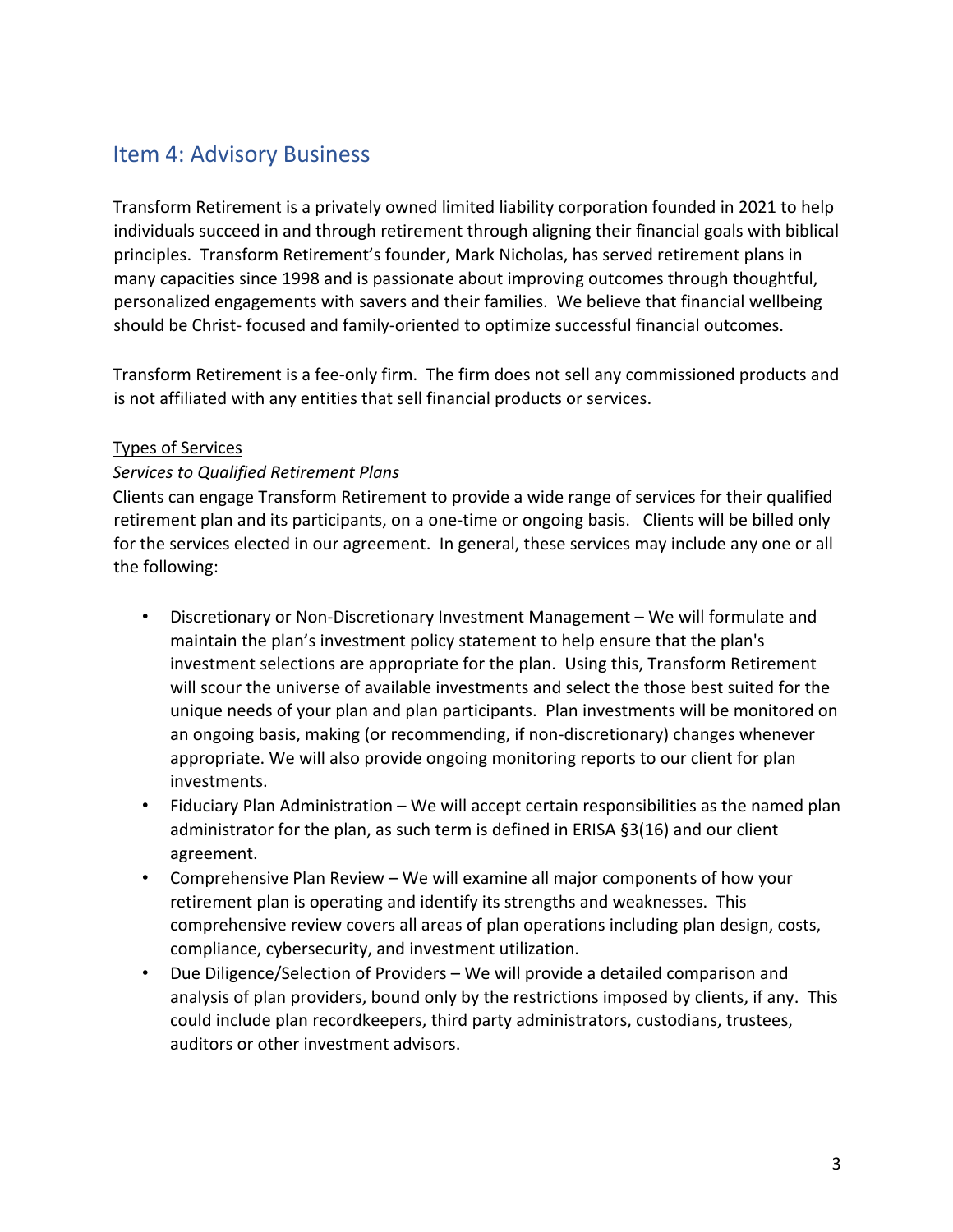• Communication & Education – We will coordinate communication and/or training campaigns to help deliver meaningful information about the plan to fiduciaries, participants, and/or beneficiaries.

All services, whether discussed herein or customized for the plan based on Client requirements, shall be detailed in a written agreement and be consistent with the parameters set forth in the plan documents.

While we may utilize any type of investment permitted by the plan, we expect most investments alternatives will be mutual funds or exchange traded funds. We generally do not provide services with respect to individual real estate parcels (excluding real estate funds and REITS), non-publicly traded securities or assets, or other illiquid or hard to value investments. We will attempt to comply with reasonable restrictions or requests that the client may make regarding investment selection.

#### *Services to Individuals - Financial Care Plan*

Transform Retirement offers financial consulting services to individual Clients, both inside and outside of qualified plans. We will work with these Clients to understand where they need assistance with managing their finances and offer personalized recommendations to the individuals regarding their financial situation. This may include assistance with budgeting, asset allocation, debt management, prioritization of financial needs, utilization of pre-tax or Roth deferral options, college planning, social security optimization, decumulation strategies and/or retirement planning. This list is not intended to be comprehensive, but rather a representative sampling of potential topics. It is our intent to provide these services to Clients through video conferencing but may meet in person upon Client's request. Where we provide services to both the plan and a plan participant, it's possible that a conflict of interest may arise, in which case it will be disclosed to the clients and resolved in a manner consistent with our fiduciary duties.

The goals and objectives of each individual client are documented in our client relationship system along with the plan of action for each client. In the provision of these services, we will not have discretion over any individual Client account; clients are responsible for facilitating any recommendations in their account(s). We may refer clients to an accountant, attorney, or other specialist for non-advisory services whenever appropriate.

#### Advisory Agreements

Clients will enter into a services agreement with Transform Retirement describing the services to be provided, the responsibilities of each party, compensation, and other terms of engagement. The agreement may be terminated within five business days of its execution for any reason and without penalty.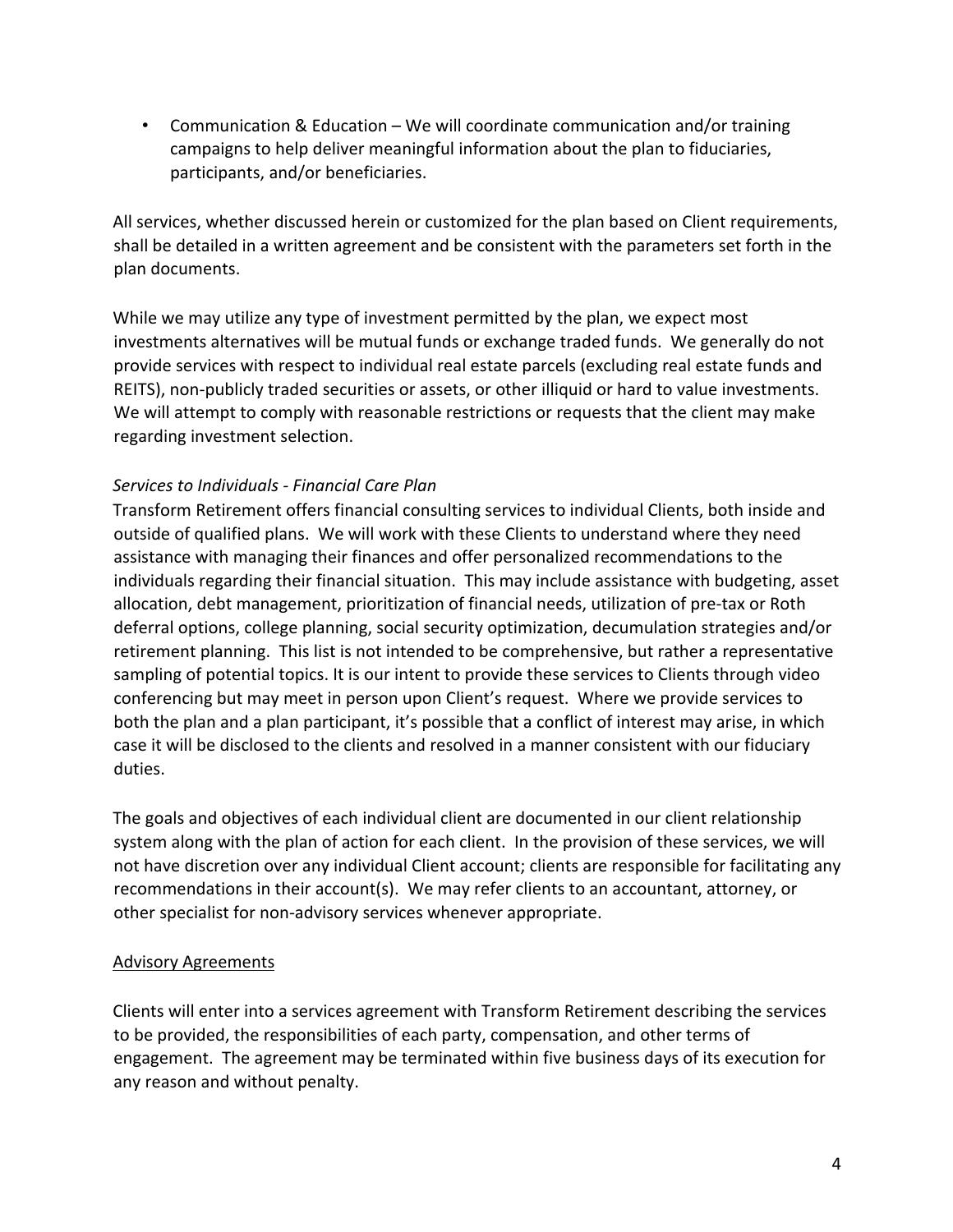#### Participation in Wrap Programs

We do not participate in any wrap programs.

#### Assets Under Management

As of March 22, 2022, Transform Retirement, LLC has discretionary regulatory assets under management totaling \$799,140.

### Item 5: Fees & Compensation

#### Fees for Services

Fees charged to plan Clients are flat fees, charged on an a la carte basis based on the services desired by Client, or hourly fees. Fees will vary based on the scope and complexity of the services provided. Fees for our services are detailed in our written agreement with each client.

#### Additional Fee Information

Transform Retirement does not invoice in advance and does not require, nor will it accept, advance deposits. All fees are negotiable. We may waive or charge a lesser fee from time to time for our services. While we believe that our compensation is competitive, the fees we charge may be higher or lower than those charged by other advisers for comparable services.

We do not reasonably expect to receive any other compensation, directly or indirectly, for the services we provide. If we receive any other compensation for such services, we will (i) offset the compensation against our stated fees, and (ii) we will promptly disclose to the client the amount of such compensation, the services rendered for such compensation, and the source of such compensation.

#### Payment of Fees

Fees for services provided to plan clients may be paid directly by the plan sponsor or be charged to the plan. Payment of fees for individual advisory services are billed directly to the individual client. All fees are due within 30 days of the invoice date. Late fees are subject to interest at the rate of 1.5% per month on unpaid balances until the account is paid in full.

#### Other Fees and Expenses

Client is responsible for the payment of any fees and charges imposed by third parties in connection with the services of others. These include, but are not limited to, fees from other advisers, custodians, recordkeepers, mutual funds and ETFs. Transform Retirement receives no part of the fees charged by others.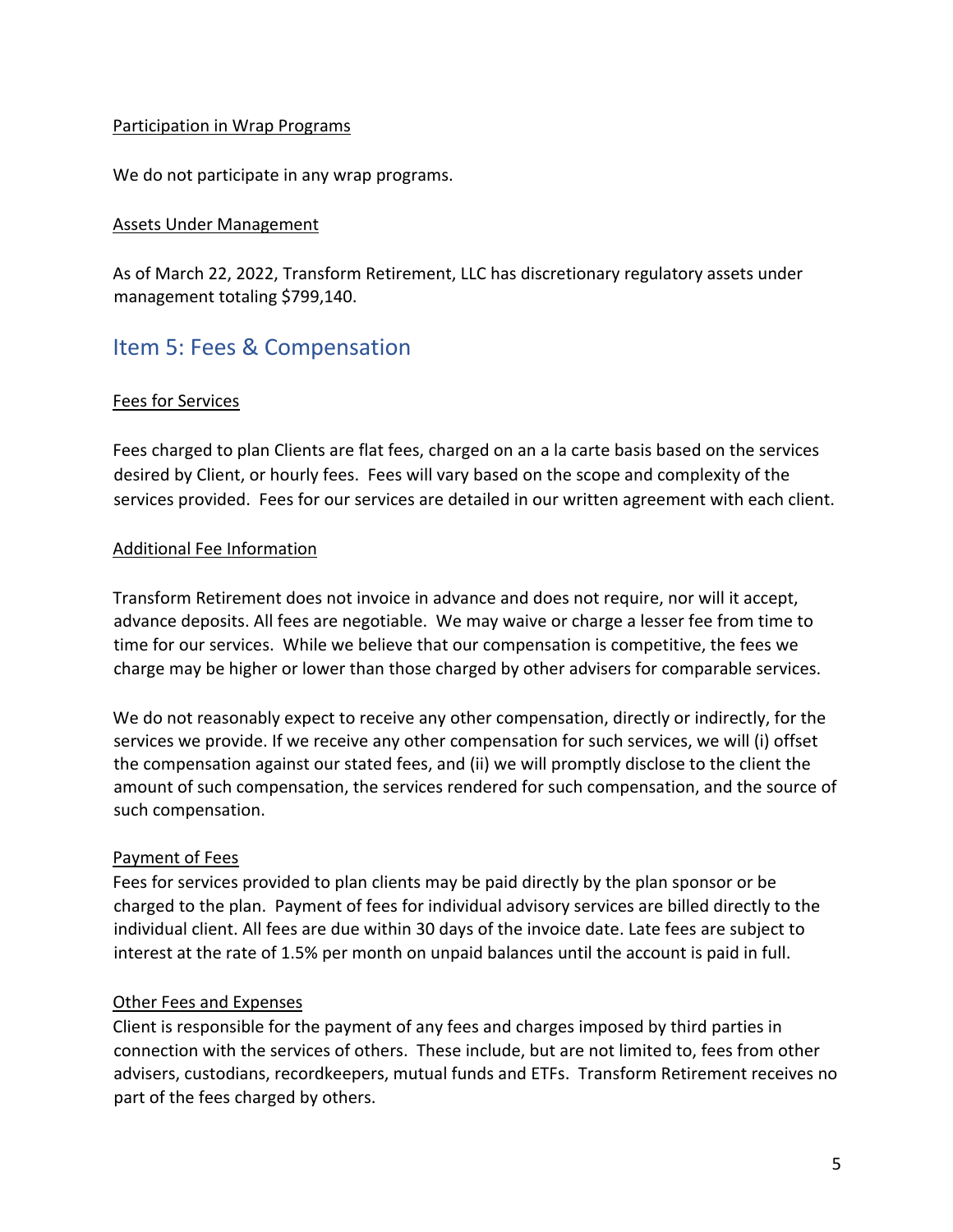#### Compensation for Sales of Securities

Transform Retirement does not buy or sell securities and does not receive any compensation in connection with securities transactions.

### Item 6: Performance-Based Fees

Transform Retirement does not charge performance-based fees.

## Item 7: Types of Clients

Transform Retirement generally provides services to sponsors of qualified retirement plans (e.g. 401(k) plans) or individuals; however, it may also accept accounts for other types of clients such as trusts, estates, corporations, and foundations.

There is no minimum account size.

### Item 8: Methods of Analysis, Investment Strategies and Risk of Loss

Transform Retirement may employ a variety of investment strategies, depending on client objectives and the scope of the client engagement. For qualified plan clients, we generally utilize a process designed to provide a reasonably diversified menu of investment options that allows for tactical allocation tilts without menu changes and controls overall fees. For individual clients where ongoing services are expected to be infrequent or one-time engagements, we will generally recommend a strategic asset allocation based on the client circumstances. Individual clients desiring ongoing services will generally receive a more tactical asset allocation. Our investment strategies and advice may vary depending upon each client's specific objectives. As such, we determine investments and allocations based upon a client's objectives, risk tolerance, time horizon, financial horizon, financial information, liquidity needs, and other various factors. A client's restrictions and guidelines may affect the composition of their portfolio.

We analyze investment providers, retirement plan platforms and other service providers by reviewing the background of the provider, processes utilized by the providers to achieve results (along with the expected repeatability of same) and any other available information. In reviewing investments, we utilize information from various sources including Morningstar, the investment companies, and other publicly available materials.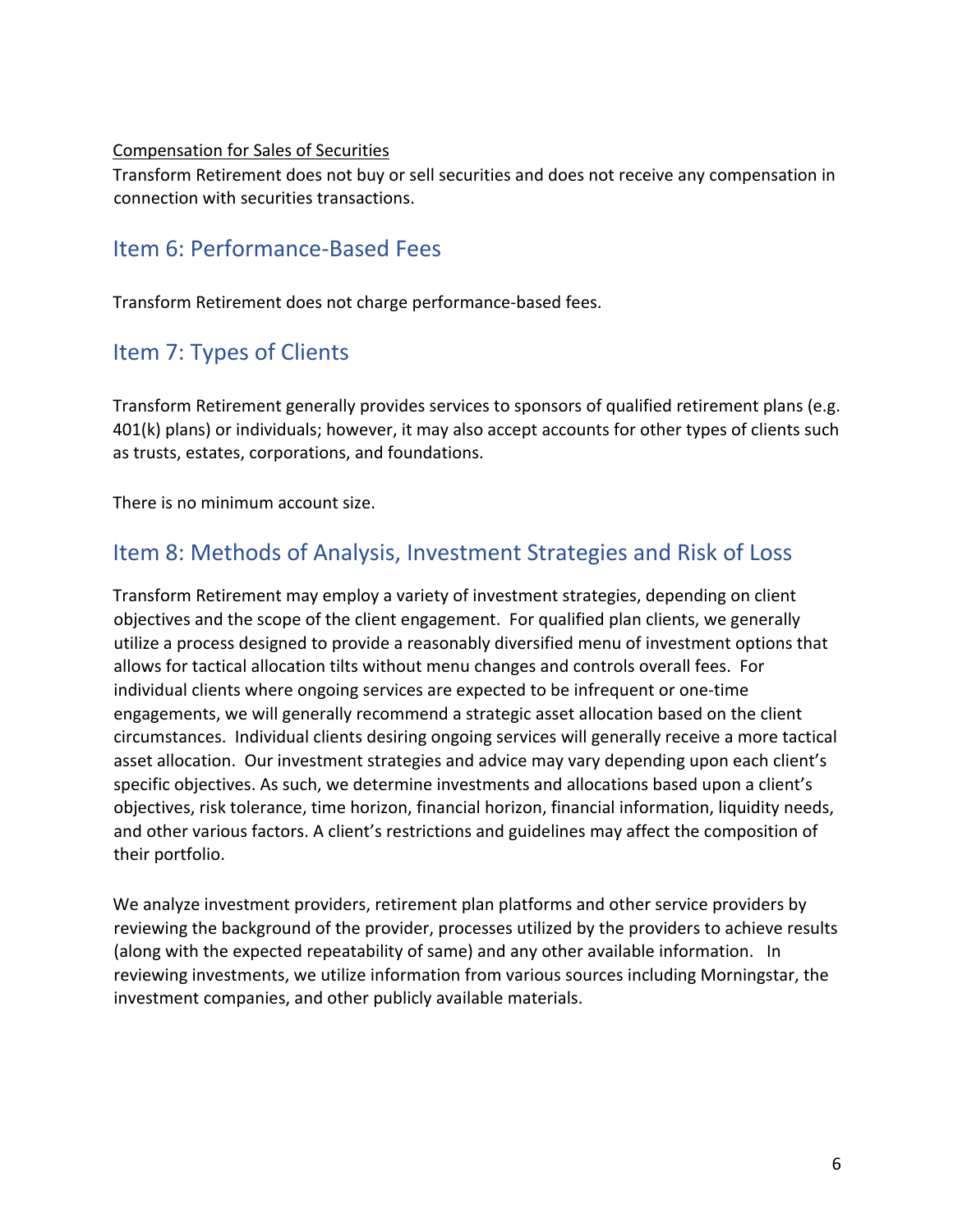#### Risk of Loss

Investing in securities involves risk of loss that a client should be prepared to bear. The risks for each client will vary. We do not represent or guarantee that our services or methods of analysis can or will predict future results, successfully identify market tops or bottoms, or insulate a client's account from losses due to market corrections or declines. We cannot offer any guarantees that a client's financial goals and objectives will be met. Past performance is in no way an indication of future performance. Some risks that our clients will encounter include, but are not limited to:

Market Risk: The price of an investment may change in reaction to certain events or conditions impacting the market broadly. This risk is caused by external factors independent of a particular security's underlying value or company specific circumstances. An example might be a global pandemic impacting supply chains across the world economy.

Interest-rate Risk: Fluctuations in interest rates may cause prices of investments to fluctuate. For example, when interest rates rise, yields in existing bonds become less attractive, causing their market values to decline.

Inflation Risk: When inflation is present, a dollar today will have more buying power as it will in the future.

Currency Risk: Foreign investments are subject to fluctuations in the value of the US dollar against the currency of the investment's originating country. Currency risk is the possibility of losing money due to unfavorable moves in the exchange rates.

Business Risk: Any exposure accompany has to factors that will impact its profitability is a business risk. This can include things like consumer sentiment, leadership changes or government regulations.

Liquidity Risk: Some investments are more readily able to be converted to cash. This risk stems from the lack of marketability of an investment that can't be bought or sold quickly enough to prevent or minimize a loss.

Financial Risk: Financial risk represents a variety of risks associated with a company's financings, including loans and the risk of default.

#### Recommendation of Particular Types of Securities

We primarily recommend mutual funds and exchange traded funds; however, we may recommend other types of investments as appropriate for each client given their unique needs and tolerance for risk. Each type of security has its own unique set of risks associated with it.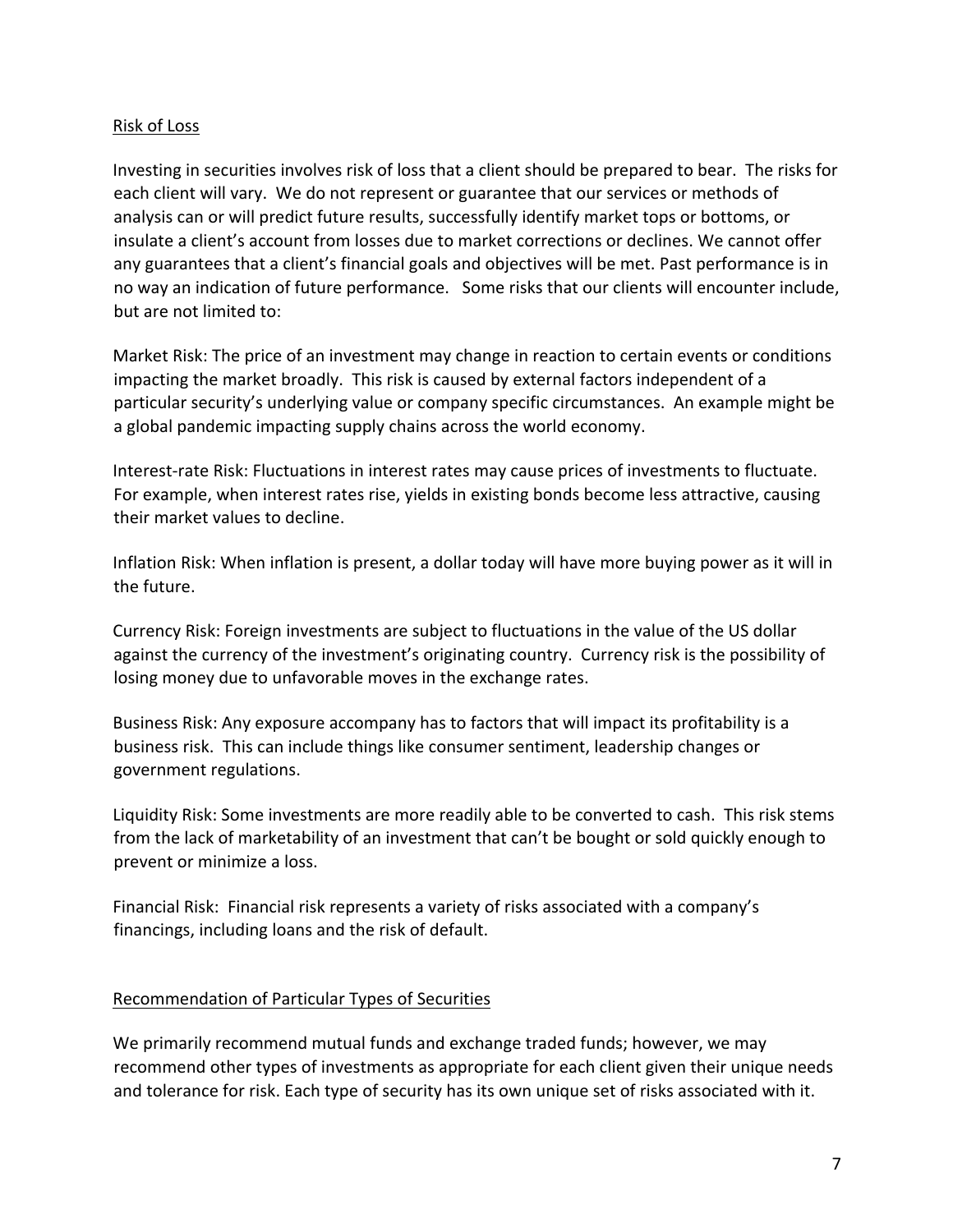Even within the same type of investment, risks can vary widely. However, in very general terms, the higher the anticipated return of an investment, the higher the risk of loss associated with it.

Mutual funds and exchange traded funds are professionally managed collective investment systems that pool money from many investors and invest in stocks, bonds, short-term money market instruments, other mutual funds, other securities, or any combination thereof. The fund will have a manager that trades the fund's investments in accordance with the fund's investment objective. While mutual funds and ETFs generally provide diversification, risks can be significantly increased if the fund is concentrated in a particular sector of the market, primarily invests in small cap or speculative companies, uses leverage (i.e., borrows money) to a significant degree, or concentrates in a particular type of security (i.e., equities) rather than balancing the fund with different types of securities. Exchange traded funds differ from mutual funds since they can be bought and sold throughout the day like stocks and their price can fluctuate throughout the day (although this function may be limited by some plan recordkeepers). The returns on mutual funds and ETFs will be reduced by the costs to manage the funds. In addition, while some mutual funds are "no load" and charge no fee to buy into, or sell out of, the fund, other types of mutual funds charge such fees which can also reduce returns. Mutual funds can also be "closed end" or "open end." So-called "open end" mutual funds continue to allow in new investors indefinitely, which can dilute other investors' interests.

### Item 9: Disciplinary Information

Neither Transform Retirement nor any of its staff have been the subject of any disciplinary action, whether criminal, civil, or administrative (including regulatory) in any jurisdiction.

## Item 10: Other Financial Industry Activities and Affiliations

Transform Retirement and its management are not affiliated with or registered representatives of any broker-dealer. We also are not registered as a futures commission merchant, commodity pool operator, commodity trading advisor or an associated person thereof. We have no material relationships or affiliations with financial industry participants.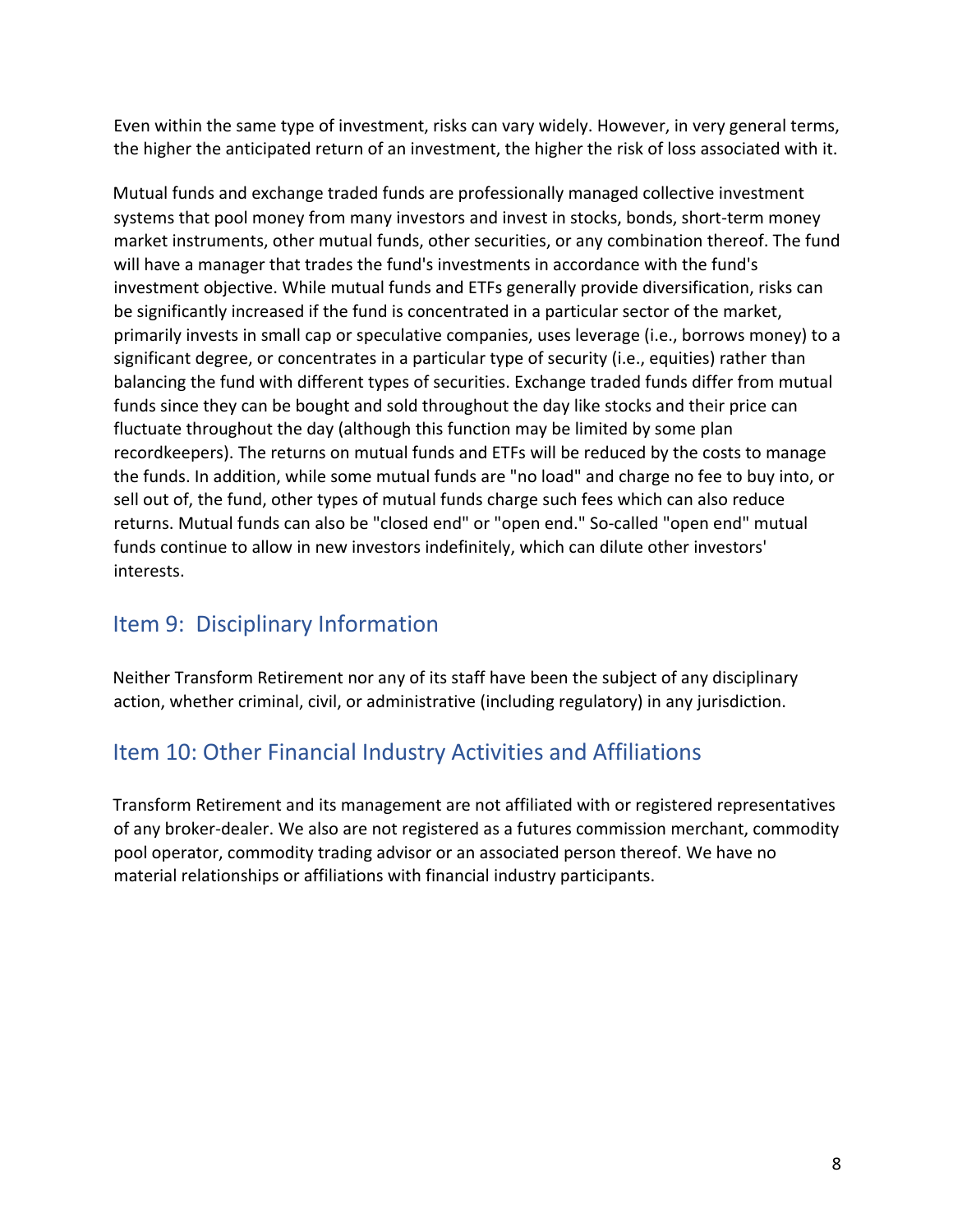# Item 11: Code of Ethics, Participation or Interest in Client Transactions and Personal Trading

#### Code of Ethics

Transform Retirement, LLC has adopted a Code of Ethics (the "Code") which establishes standards of conduct for our supervised persons and includes general requirements that such supervised persons comply with their fiduciary obligations to clients and applicable securities laws, and specific requirements relating to, among other things, personal trading, insider trading, conflicts of interest and confidentiality of client information. It contains written policies reasonably designed to prevent the unlawful use of material non-public information by our firm or any supervised person.

The Code also requires supervised persons to report any violations of the Code promptly to the Chief Compliance Officer ("CCO"). Each supervised person receives a copy of the Code and any amendments to it and must acknowledge in writing having received the materials. Annually, each supervised person must certify that he or she complied with the Code during that year.

#### Participation or Interest in Client Transactions

Transform Retirement does not enter into any principal transactions or agency cross transactions on behalf of client accounts.

#### Personal Trading

Transform Retirement and its supervised persons are required to follow the Code. If appropriate and consistent with client objectives, we can cause accounts over which we have discretionary authority (or recommend to non-discretionary investment advisory clients) to engage in the purchase or sale of securities in which we, our employees and/or our clients directly, or indirectly, have a position of interest.

Subject to satisfying policies governing ethical conduct and applicable laws, employees can trade for their own accounts in securities which are recommended to and/or purchased for our clients. The Code is designed to assure that these personal securities transactions by our employees will not in any way impair or interfere with our ability to make decisions in the client's best interest.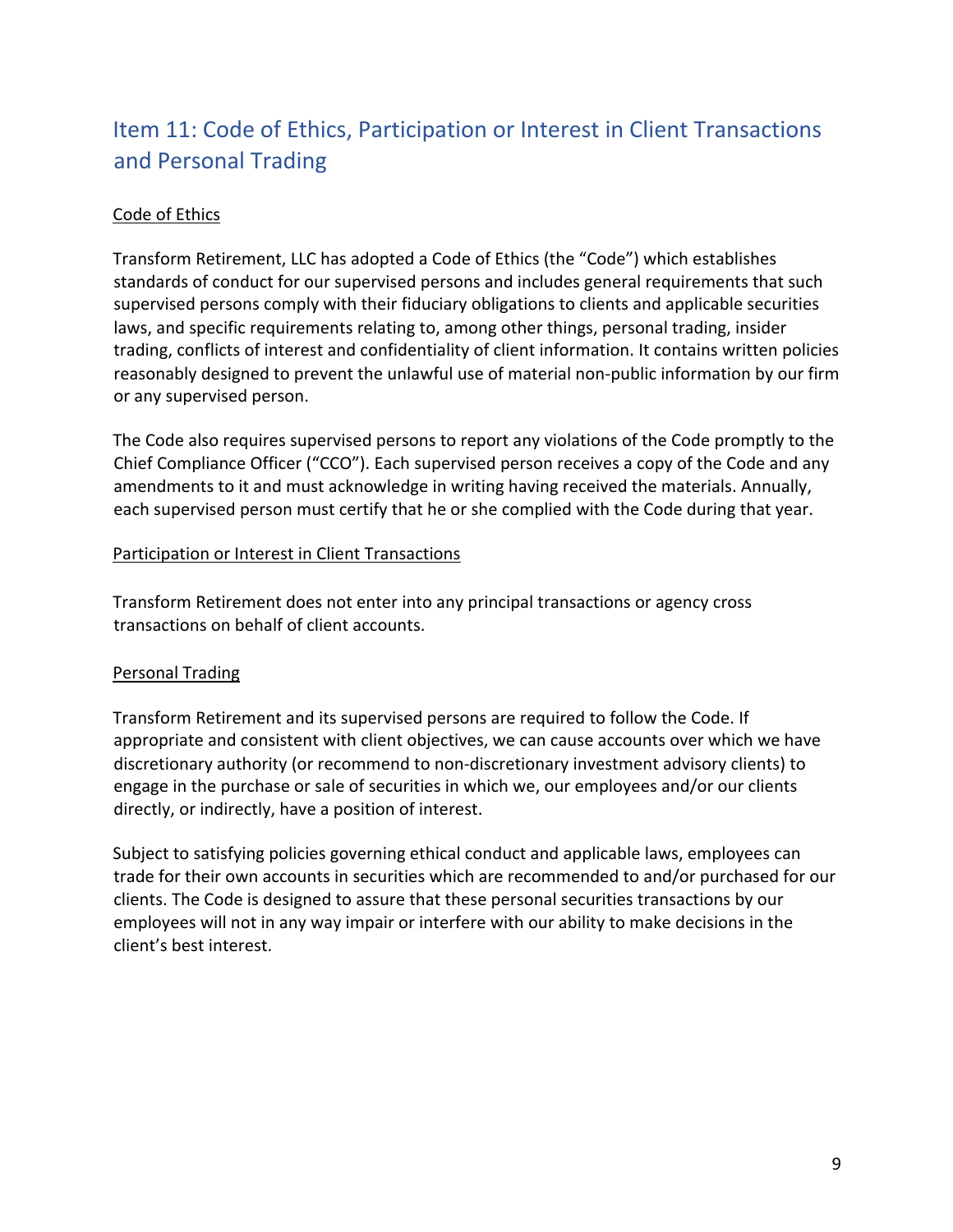## Item 12: Brokerage Practices

#### Factors Used to Select Custodians/Brokerages

Transform Retirement is not limited to working with any particular custodian or brokerage for clients; we can work with any account custodian or brokerage desired by our clients. We receive no research, product, or service from any custodian or brokerage in connection with client accounts nor do we receive referrals from any third party in exchange for using their services. Clients selecting their own custodian or brokerage will not benefit from the Transform Retirement's abilities to obtain best execution.

When a client asks for a recommendation for a custodian or brokerage, we will provide one. Some factors that may be considered in recommending such provider include, but are not limited to:

- The providers ability to invest and execute transactions efficiently in desired securities;
- Transaction costs and other brokerage/custodial fees;
- Ease of use of technology by the client;
- Reputation, financial strength and stability;
- Customer service provided by the brokerage/custodian.

#### Trade Aggregation

Transform Retirement does not aggregate securities to be purchased or sold for multiple clients.

### Item 13: Review of Accounts

#### Frequency and Nature of ERISA Account Reviews

For our qualified plan clients, investments will be reviewed on a quarterly basis or to the extent dictated in the investment policy for the plan and memorialized with a monitoring report. The review will serve to ensure each investment continues to be a prudent investment for the plan, in accordance with the policies established for such review. If, after such review, we believe an investment is no longer suitable as a plan investment, we will coordinate with the client and other service providers to remove and/or replace it.

#### Frequency and Nature of Individual Account Reviews

Account reviews for individual clients, who engage us on an as needed basis, will be completed as requested by the client. Clients desiring periodic reviews may schedule these at any desired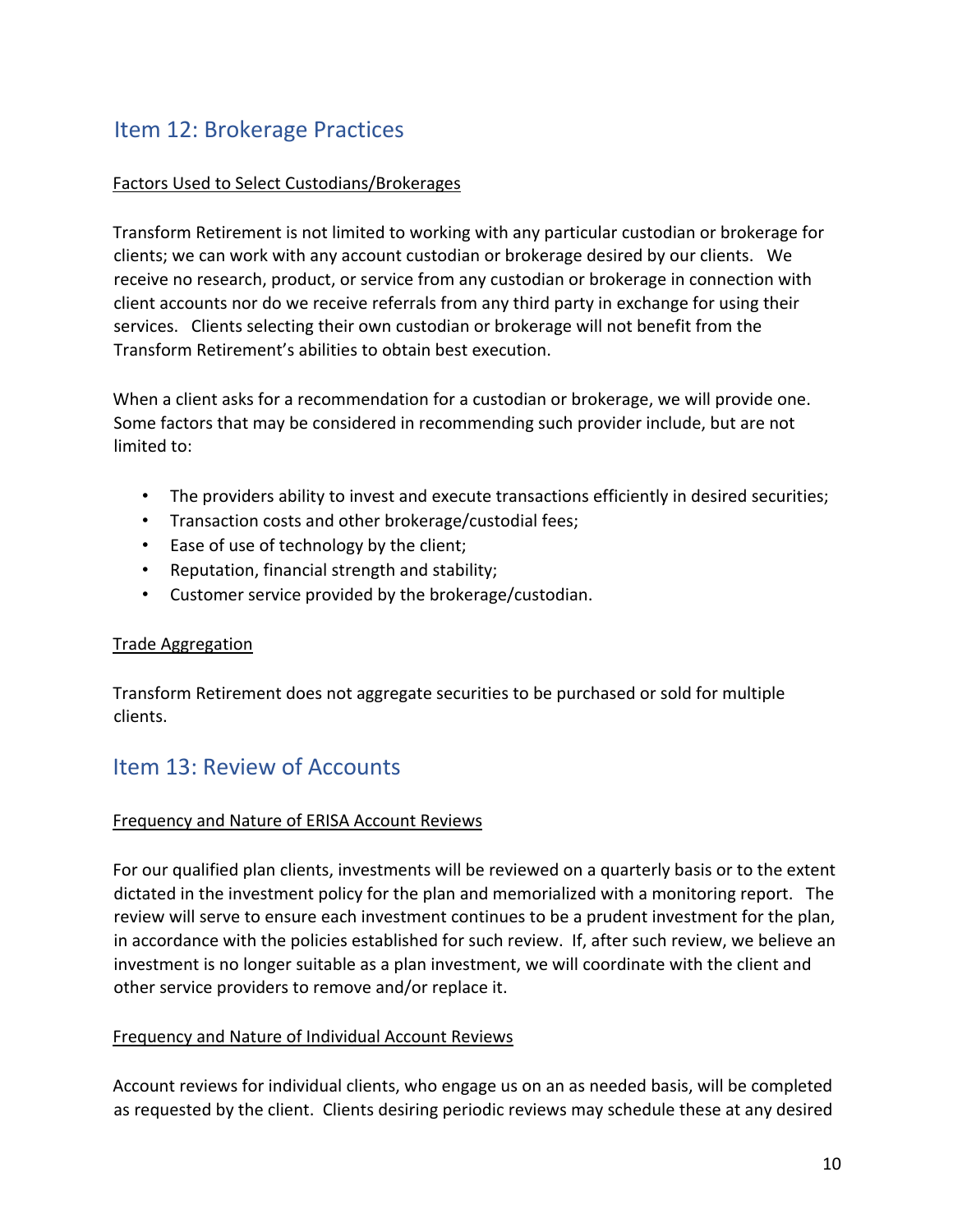frequency. Financial consulting clients will not receive reviews of their accounts unless they take action to schedule a subsequent consultation with us. These reviews would be expected following material changes in economic, market or political climates or when a client has a significant shift in their financial situation, such as a change in employment, inheritance, or change in family status. Reports will be customized to the needs of each individual client but will tend to focus on their progress towards financial objectives and may include certain reporting on client investments.

## Item 14: Client Referrals and Other Compensation

Transform Retirement, LLC is compensated only through fees charged to our clients for the performance of services. We do not receive any other form of compensation from any party.

We do not compensate any person, directly or indirectly, for client referrals.

### Item 15: Custody

Transform Retirement is deemed to have constructive custody of client funds only where it has written authority from a client to deduct its fees from the account and solely due to that ability. We do not have physical custody of any client account. All clients will receive statements directly from their qualified custodian and are encouraged to carefully review those statements when received.

### Item 16: Investment Discretion

As described above in Item 4, Transform Retirement can have discretion over the selection of securities to be bought or sold in ERISA client accounts without obtaining prior consent or approval from our clients when engaged as the plan's discretionary investment manager. However, these transactions can be subject to specific investment objectives, guidelines, or limitations that the client has previously set forth, or that have been agreed upon in writing. Discretionary authority is conditioned upon authorization, which will be evidenced by the client's execution of the client agreement. Where we have investment discretion, we remain bound by the investment objectives and goals of our clients.

## Item 17: Voting Client Securities

Where Transform Retirement is engaged to provide discretionary investment management for our qualified plan clients, we are also delegated authority from the client to receive and vote proxies on the account. We maintain a proxy voting procedure that governs the process used to determine if and how to vote a particular proxy. All votes will be made in accordance with guidance provided by the US Department of Labor and solely in the best interest of our client.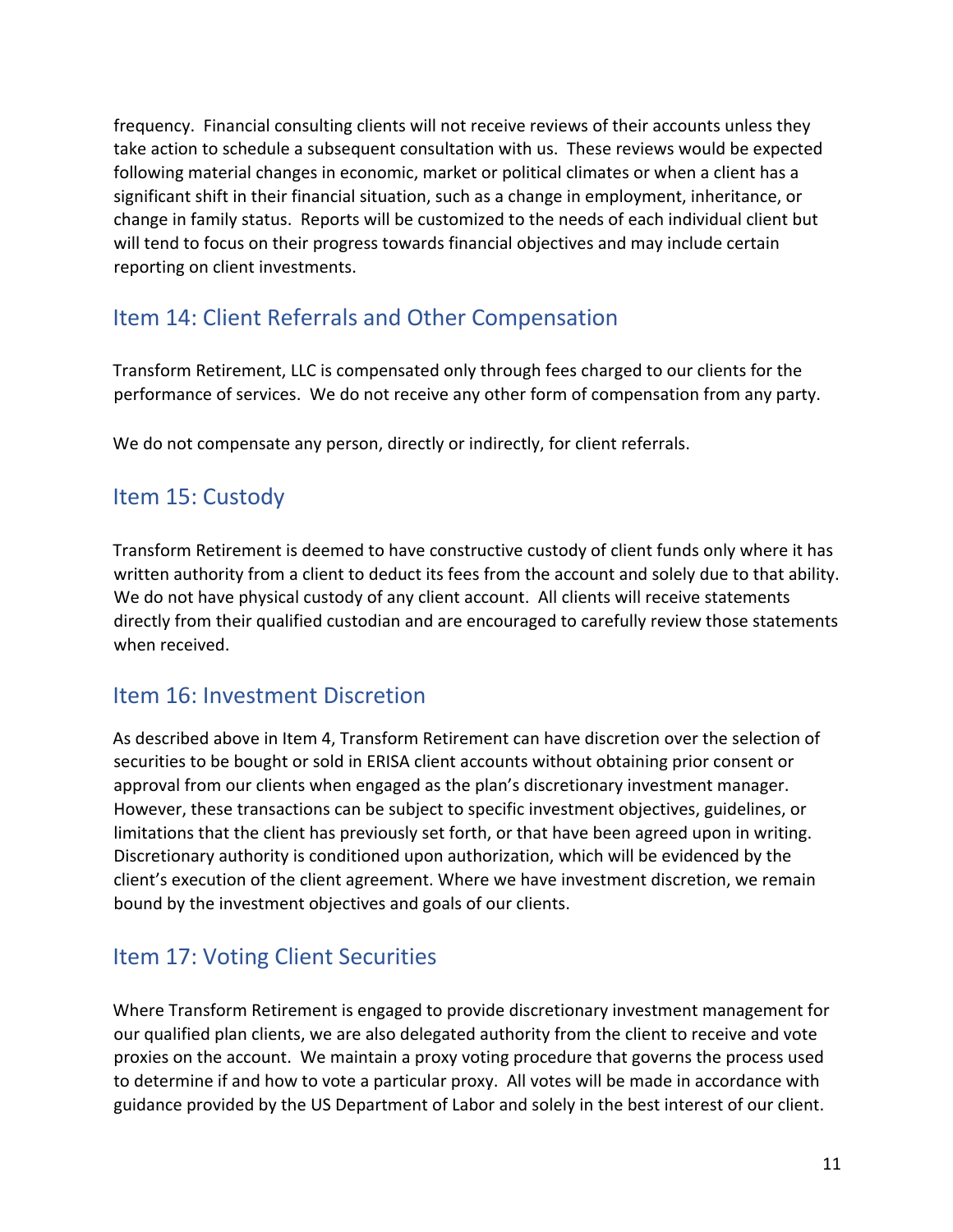Clients may request a copy of our proxy voting procedure and/or details on how its shares have been voted at any time by emailing us.

## Item 18: Financial Information

Transform Retirement does not have any financial impairment that would preclude it from meeting contractual commitments to our clients. We have never been the subject of any bankruptcy proceeding.

## Item 19: Requirements for State Registered Advisers

Please see the Brochure Supplement Form ADV Part 2B below for information regarding our principal executive, Mark Nicholas.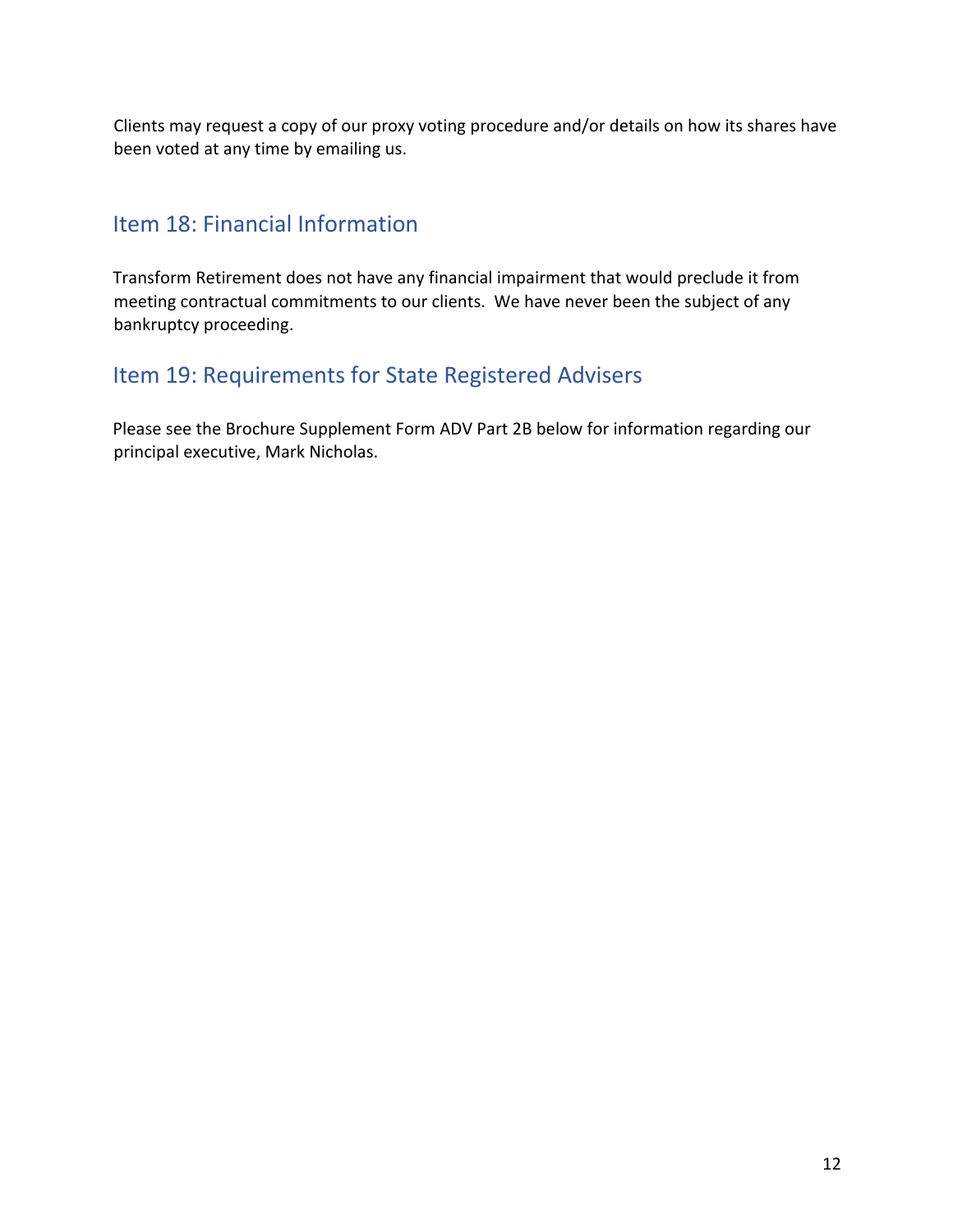

## Investment Adviser Brochure Supplement ADV Part 2B

### **March 22, 2022**

### Supervised Person: Mark S. Nicholas

118 N. Monroe #848 Green Bay, WI 54305

Phone: (920)246-1889 Email: mark@transformretirement.com Individual CRD # 4584095

Form ADV Part 2B brochure supplement provides information about Mr. Nicholas that supplements the Transform Retirement firm brochure. You should have received a copy of that brochure. Please contact Mr. Nicholas if you did not receive a copy or if you have any questions about the contents of that brochure or this supplement. Additional information about Mr. Nicholas (Individual CRD #4584095) is available on the Securities and Exchange Commission's website at www.adviserinfo.sec.gov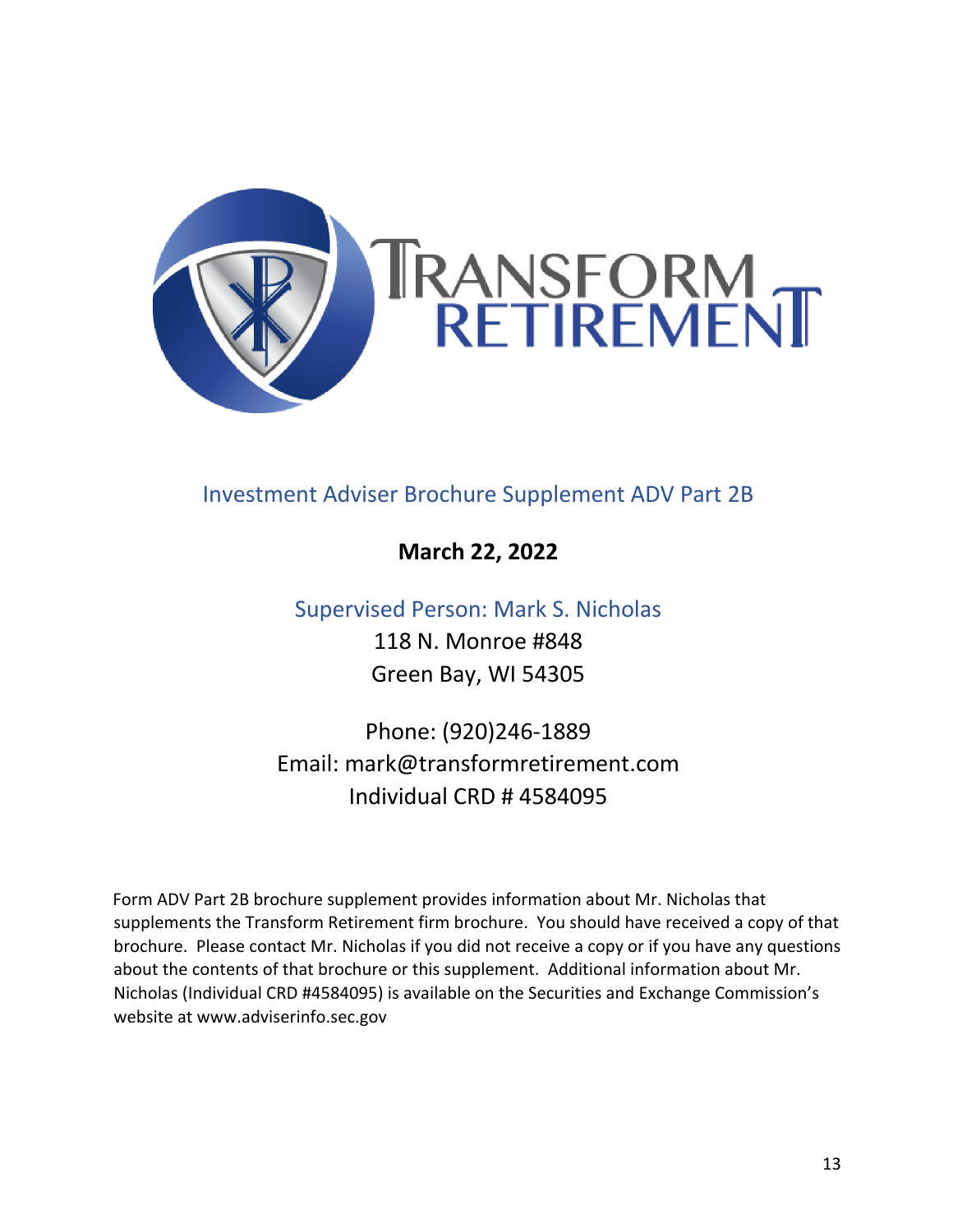## Item 2: Educational Background and Business Experience

Mark S. Nicholas, Founder Born: 1977

Education:

- Bachelor of Science in Mathematics from Frostburg State University
- Certified Pension Consultant (CPC), Qualified Pension Administrator (QPA) and Qualified 401(k) Administrator (QKA) credentials from the American Society of Pension Professionals and Actuaries.

The CPC, QPA and QKA credentials are administered by the American Society of Pension Professionals and Actuaries. To attain each, candidates must complete a series of educational curriculum and pass a proctored examination. To maintain the credential, members must complete at least 40 hours of qualifying continuing education every two years.

Business Experience:

- PAi Trust Company, Inc. President (2020-2021) and Chief Compliance Officer (20122021)
- Employer Retirement Investment Advisors, LLC Director, Investment Services and Chief Compliance Officer (2010-2018)
- Plan Administrators, Inc. Chief Compliance Officer (2010-2021) and Regulatory Analyst (2007-2010)
- Invesmart/Standard Insurance Senior Consultant (2003-2007) First Financial Group Retirement Plan Consultant (2000-2003).
- BGS&G Companies/CBIZ Actuarial Associate (1998-2000)

Industry Participation:

- Member, Fiduciary Investment & Risk Management Association  $\circ$  Leader, National Peer Group – Retirement Services
- Member, American Retirement Association  $\circ$  National Association of Plan Advisers o American Society of Pension Professionals & Actuaries o
	- Volunteer, Retirement Plan Academy CPC Exam Grader
- Member, National Society of Compliance Professionals
- Author of several articles published to ASPPA Plan Consultant and American Banker's Association Trust & Investments magazines
- Speaker at local and national events including ASPPA Annual Conference & Wolters Kluwer's ftwilliam.com Customer Conference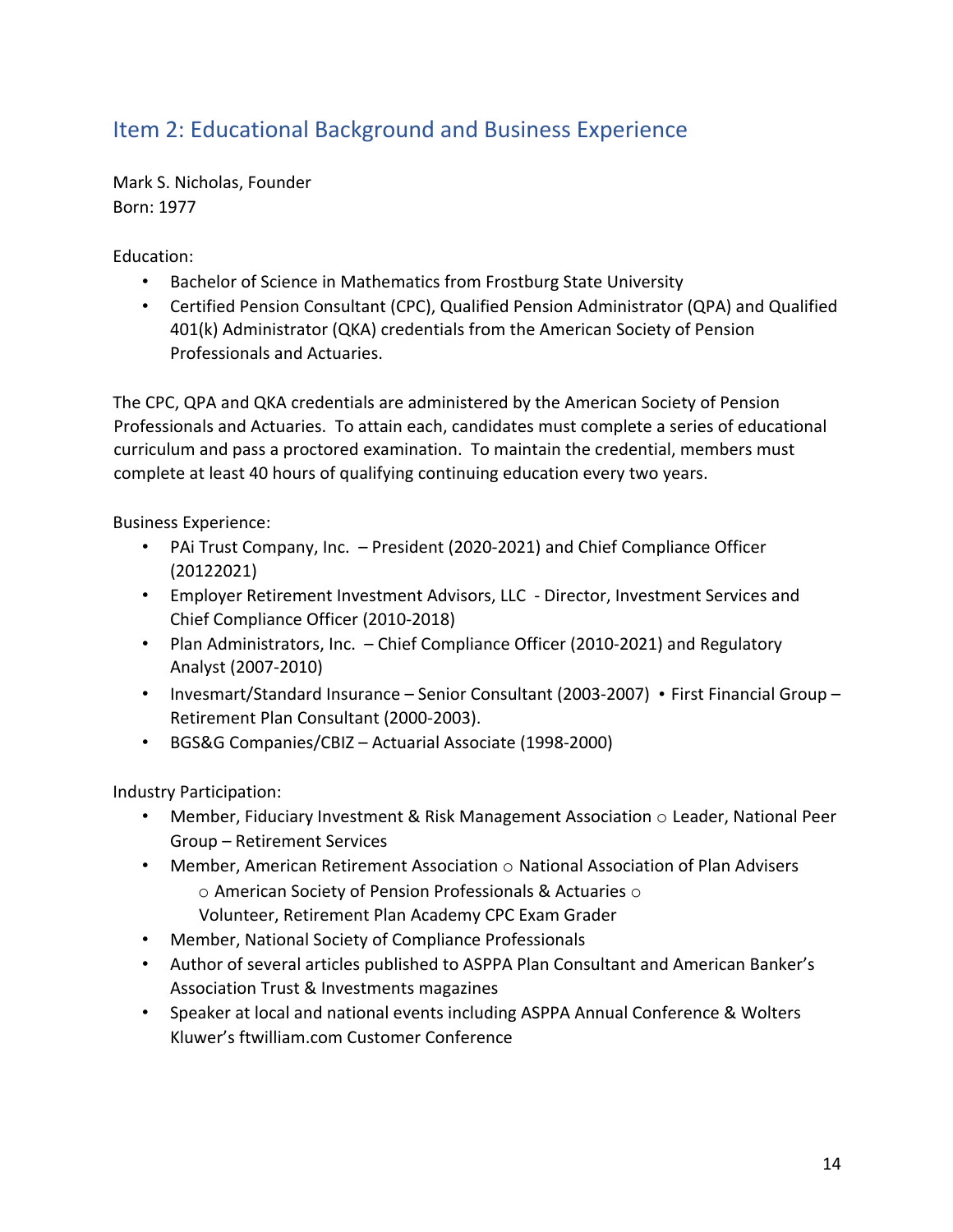## Item 3: Disciplinary Information

Mark Nicholas, as an investment adviser representative, is required to disclose all material facts regarding any legal or disciplinary event that would be material to your evaluation of him. Mr. Nicholas has no applicable legal or disciplinary events required to be disclosed under this section.

### Item 4: Other Business Activities

Mr. Nicholas has no other business activities.

### Item 5: Additional Compensation

Mr. Nicholas does not receive compensation or any other outside economic benefits from someone who is not a client for providing advisory services.

### Item 6: Supervision

Mr. Nicholas, as the sole member and employee of Transform Retirement, is responsible for all aspects of the firm including complying with federal and state regulatory rules. We recognize that not having all organizational duties segregated may create a conflict of interest. Accordingly, Transform Retirement employs policies and procedures to ensure what is believed to be appropriate recordkeeping and supervision. Certain functions may be outsourced to assist in these efforts when deemed necessary.

## Item 7: Additional Requirements for State Advisers

As a state-registered investment adviser, Transform Retirement is required to disclose all material facts regarding certain arbitration, civil, self-regulatory organization, or administrative proceedings involving its supervised persons.

As disclosed in Item 3 above, Mr. Nicholas has not

- 1. Been found liable in an arbitration claim alleging damages in excess of \$2,500, involving
	- An investment or an investment-related business activity;
	- Fraud, false statement(s) or omissions;
	- Theft, embezzlement, or other wrongful taking of property; Bribery, forgery, counterfeiting, or extortion; or
	- Dishonest, unfair, or unethical practices.